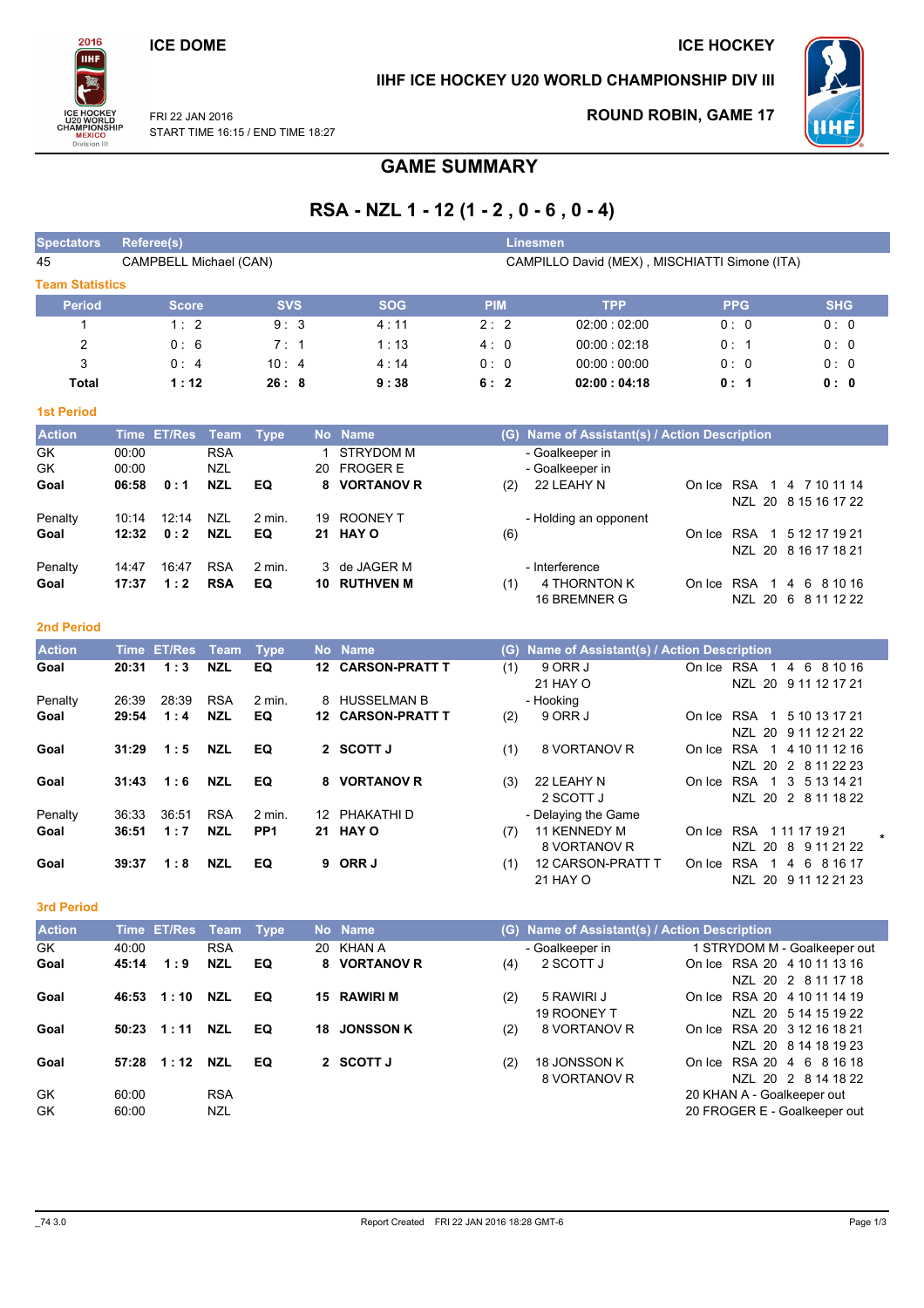### **ICE DOME**

FRI 22 JAN 2016

START TIME 16:15 / END TIME 18:27

 $14$ 

10 20:00

**ICE HOCKEY** 



### IIHF ICE HOCKEY U20 WORLD CHAMPIONSHIP DIV III



**ROUND ROBIN, GAME 17** 

#### **Goalkeeper Records**

20 KHAN Aslam

#### Team: RSA - South Africa

| am:RSA - South Africa |            |            |            | Team: NZL - New Zealand |                |            |
|-----------------------|------------|------------|------------|-------------------------|----------------|------------|
| o Name                | <b>SOG</b> | <b>SVS</b> | <b>MIP</b> | No Name                 | <b>SOG SVS</b> | <b>MIP</b> |
| 1 STRYDOM Marcello    | 24         | 16         | 40:00      | 20 FROGER Evan          |                | 60:00      |

1 HENARE Liam

#### **Game Statistics**

No Name

| Team : RSA (white) |                         |    |          |          |                |                |                |          |       |   |                      |                |           |           |              |
|--------------------|-------------------------|----|----------|----------|----------------|----------------|----------------|----------|-------|---|----------------------|----------------|-----------|-----------|--------------|
|                    | Head Coach: GIOT Marc   |    |          |          |                |                |                |          |       |   | <b>Shots on Goal</b> |                |           |           |              |
| <b>No Pos</b>      | <b>Name</b>             | G. | A        | P        | <b>PIM</b>     | $FO+$          | FO-            | $FO+/-$  | FO%   |   | $\overline{2}$       | 3 <sup>1</sup> | <b>OT</b> | <b>TS</b> | $+/-$        |
| 4 F                | <b>THORNTON Keegan</b>  | 0  |          |          | 0              | 0              | 0              | 0        | 0.00  | 0 | 0                    | 0              |           | 0         | $-6$         |
| 6 D                | <b>VENTER John</b>      | 0  | 0        | 0        | 0              | 0              | 0              | 0        | 0.00  | 0 | 0                    |                |           | $\Omega$  | $-2$         |
| D<br>8             | HUSSELMAN Brandon +A    | 0  | 0        |          | $\overline{2}$ | 0              | 0              | 0        | 0.00  | 0 | $\Omega$             |                |           |           | $-2$         |
| F<br>10            | RUTHVEN Matthew (BP)    |    | 0        |          | $\Omega$       | $\mathbf 0$    |                | $-7$     | 0.00  | 2 | $\Omega$             | 0              |           | 2         | $-5$<br>$-5$ |
| 16 F               | <b>BREMNER Gareth</b>   | 0  |          |          | $\Omega$       | 6              | $\overline{c}$ | 4        | 75.00 | 0 |                      | $\overline{c}$ |           | 3         |              |
| 3 F                | de JAGER Marinus        | 0  | 0        | 0        | 2              | 0              | 0              | 0        | 0.00  | 0 | 0                    |                |           |           | $-2$<br>$-3$ |
| 12 D               | PHAKATHI Dion           | 0  | 0        | $\Omega$ | $\overline{2}$ | 0              | 0              | 0        | 0.00  | 0 | 0                    | 0              |           | 0         |              |
| 13 F               | <b>SAAIMAN Janus</b>    | 0  | 0        | 0        | $\mathbf 0$    | $\overline{2}$ | 2              | 0        | 50.00 |   | $\Omega$             | 0              |           |           | $-3$         |
| F<br>18            | OBERY Alex +C           | 0  | 0        | $\Omega$ | $\Omega$       | 10             | 6              | 4        | 62.50 | 0 | $\Omega$             | 0              |           | $\Omega$  | $-2$         |
| 21 D               | GORDON Keenan +A        | 0  | 0        | 0        | $\Omega$       | $\mathbf 0$    | 4              | -4       | 0.00  | 0 | $\Omega$             | 0              |           | $\Omega$  | $-4$         |
| 5 F                | <b>CERFF Matthew</b>    | 0  | 0        | 0        | 0              | 1              | 6              | $-5$     | 14.29 | 0 | 0                    | 0              |           | 0         | $-3$         |
| 11 D               | <b>BRITZ Jean-Paul</b>  | 0  | 0        | 0        | 0              | 0              | 0              | 0        | 0.00  | 0 | 0                    | 0              |           | 0         | $-4$         |
| 14 D               | <b>PATRICK Mikhail</b>  | 0  | 0        | $\Omega$ | 0              | 0              | $\Omega$       | 0        | 0.00  | 0 | $\Omega$             | 0              |           | 0         | $-3$         |
| F<br>17            | <b>JOHNSON Sky</b>      | 0  | 0        | 0        | $\Omega$       | 0              | 3              | $-3$     | 0.00  | 0 | $\Omega$             | 0              |           | $\Omega$  | $-3$         |
| 19 F               | <b>TALJAARD James</b>   | 0  | 0        | 0        | $\Omega$       | $\mathbf 0$    | $\overline{c}$ | $-2$     | 0.00  | 0 | $\Omega$             | 0              |           | $\Omega$  | $-2$         |
| 7 F                | <b>VIVIER Adam</b>      | 0  | 0        | 0        | 0              | $\mathbf 0$    | 0              | 0        | 0.00  | 0 | 0                    | 0              |           | 0         | $-1$         |
| 15 F               | <b>STARK Michael</b>    | 0  | 0        | 0        | 0              | 1              | 4              | $-3$     | 20.00 | 0 | $\Omega$             | 0              |           | 0         | 0            |
| 23 F               | <b>BEUKES Aidan</b>     | 0  | 0        | $\Omega$ | $\Omega$       | 0              | $\Omega$       | $\Omega$ | 0.00  |   | $\Omega$             | 0              |           |           | $\mathsf 0$  |
| GK                 | <b>STRYDOM Marcello</b> | 0  | 0        | 0        | 0              |                |                |          |       |   | $\Omega$             | 0              |           | 0         |              |
| 20 GK              | <b>KHAN Aslam</b>       | 0  | $\Omega$ | $\Omega$ | $\Omega$       |                |                |          |       | 0 | $\Omega$             | 0              |           | 0         |              |
| Total              |                         | 1  | 2        | 3        | 6              | 20             | 36             | $-16$    | 35.71 | 4 | 1                    | 4              |           | 9         |              |

#### Team: NZL (black)

|                      | Head Coach: REID Stephen    |                |                |                |             |                |                |         |        |                |                | <b>Shots on Goal</b> |                 |             |
|----------------------|-----------------------------|----------------|----------------|----------------|-------------|----------------|----------------|---------|--------|----------------|----------------|----------------------|-----------------|-------------|
| <b>No Pos</b>        | <b>Name</b>                 | G              | A              | P              | <b>PIM</b>  | FO+            | FO-            | $FO+/-$ | FO%    |                | $\overline{2}$ | 3                    | <b>TS</b><br>OT | $+/-$       |
| 9 F                  | ORR Joseph                  |                | 2              | 3              | 0           | 0              | 0              | 0       | 0.00   | 0              |                | 0                    | 1               | $+3$        |
| 11 D                 | KENNEDY Mason +C            | 0              |                |                | 0           | 0              | 0              | 0       | 0.00   | 0              | 0              | 0                    | 0               | $+5$        |
| F<br>12 <sup>°</sup> | CARSON-PRATT Thomas +A (BP) | 2              |                | 3              | 0           | 11             | $\overline{c}$ | 9       | 84.62  | 0              | $\overline{2}$ |                      | $\overline{2}$  | $+2$        |
| 17 D                 | LOUW Joshua                 | 0              | 0              | 0              | 0           | 0              | 0              | 0       | 0.00   | 0              | 0              |                      |                 | $+4$        |
| 21 F                 | HAY Oliver +A               | $\overline{c}$ | $\overline{2}$ | 4              | 0           | $\overline{7}$ | 4              | 3       | 63.64  | 2              | 4              |                      |                 | $+4$        |
| 2 F                  | <b>SCOTT Joel</b>           | 2              | 2              | 4              | 0           | 0              | 0              | 0       | 0.00   | 0              |                | 3                    | 4               | $+4$        |
| F<br>8               | <b>VORTANOV Robin</b>       | 3              | 4              |                | $\mathbf 0$ | $\mathbf 0$    | 0              | 0       | 0.00   |                | 3              | 3                    |                 | $+6$        |
| 14 D                 | HARFORD Benjamin            | 0              | 0              | $\Omega$       | $\mathbf 0$ | $\mathbf 0$    | $\Omega$       | 0       | 0.00   | $\overline{2}$ | 0              | 0                    | $\overline{2}$  | $+3$        |
| 18 F                 | <b>JONSSON Kyle</b>         |                |                | 2              | 0           | 9              | 8              |         | 52.94  | 3              |                | 2                    | 6               | $+5$        |
| 22 D                 | <b>LEAHY Noah</b>           | 0              | $\overline{2}$ | $\overline{2}$ | $\mathbf 0$ | $\mathbf 0$    | 0              | 0       | 0.00   | 3              | 0              |                      | 4               | $+5$        |
| F<br>5               | RAWIRI Joshua               | 0              |                |                | 0           | 0              |                | $-1$    | 0.00   | 0              |                | 0                    | 1               | $+1$        |
| 15 F                 | <b>RAWIRI Mak</b>           |                | 0              |                | 0           | 6              | $\overline{c}$ | 4       | 75.00  | 0              | 0              | $\overline{2}$       | $\overline{c}$  | $+2$        |
| F<br>16              | <b>BETTS Lucas</b>          | 0              | 0              | $\mathbf{0}$   | 0           |                |                | 1       | 100.00 | 0              | 0              | 0                    | 0               | $+2$        |
| F<br>19              | <b>ROONEY Taylor</b>        | 0              |                |                | 2           | $\mathbf 0$    | 0              | 0       | 0.00   | 0              | 0              | 0                    | 0               | $+2$        |
| 23 D                 | <b>FRASER Blake</b>         | 0              | 0              | $\Omega$       | $\mathbf 0$ | $\mathbf 0$    | $\Omega$       | 0       | 0.00   | 0              | 0              | $\Omega$             | 0               | $+3$        |
| 6 F                  | <b>KINNEY Liam</b>          | 0              | 0              | 0              | 0           | 0              | 0              | 0       | 0.00   | 0              | 0              | 0                    | 0               | $-1$        |
| 13 F                 | <b>BROWN Monty</b>          | 0              | 0              | $\Omega$       | 0           | $\overline{2}$ | 3              | $-1$    | 40.00  | 0              | 0              |                      |                 | $\mathbf 0$ |
| 1 GK                 | <b>HENARE Liam</b>          | 0              | 0              | 0              | 0           |                |                |         |        | 0              | 0              | 0                    | 0               |             |
| 20 GK                | <b>FROGER Evan</b>          | 0              | 0              | 0              | 0           |                |                |         |        |                | 0              |                      | 0               |             |
| Total                |                             | 12             | 17             | 29             | 2           | 36             | 20             | 16      | 64.29  | 11             | 13             | 14                   | 38              |             |